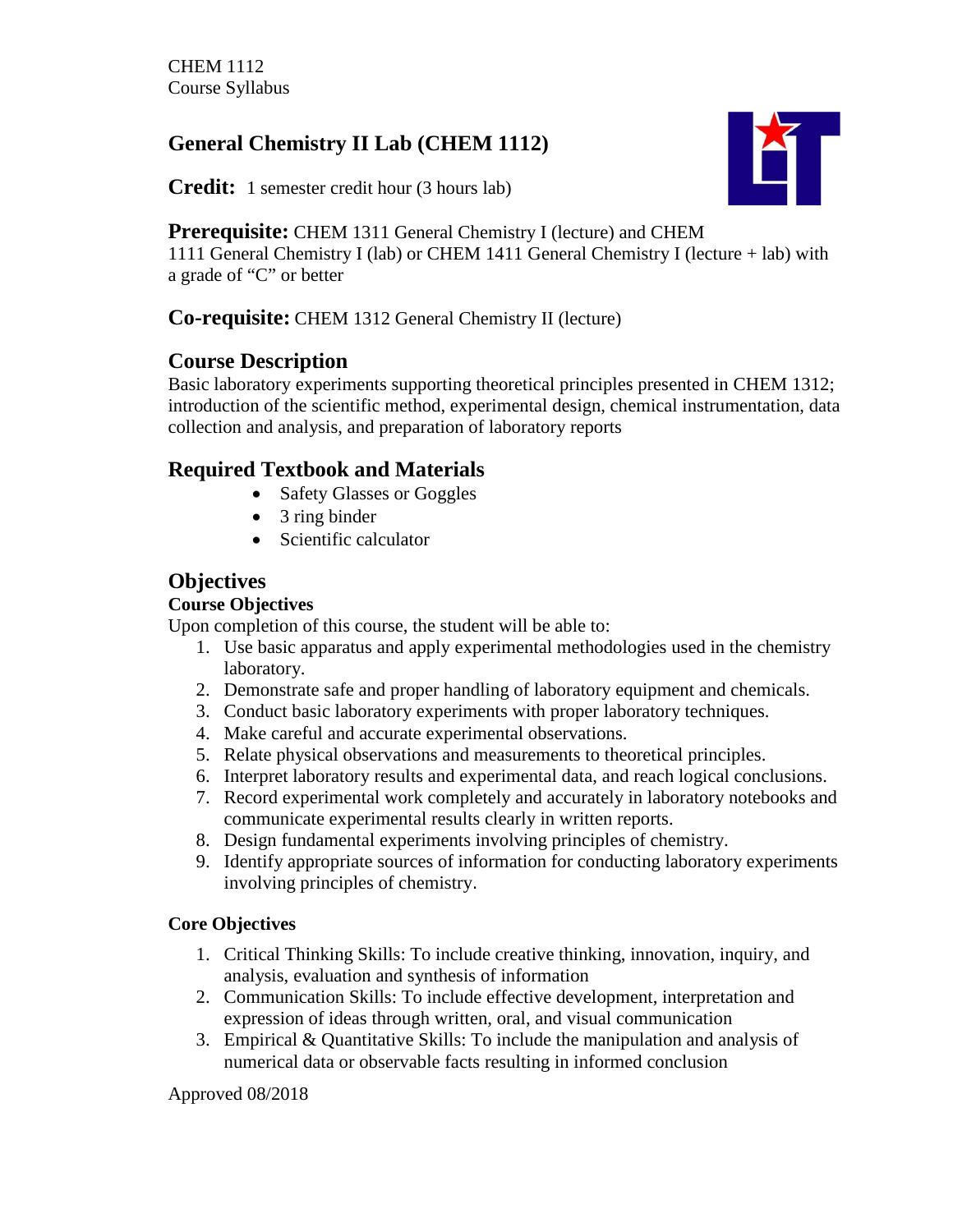4. Teamwork: To include the ability to connect choices, actions, and consequences to ethical decision-making

#### **Course Outline**

- A. Safety/Lab Orientation
	- 1. Safety in Academic Laboratories
	- 2. "Starting with Safety" Video
	- 3. Identification of Lab Equipment
- B. Gas Laws
- C. Structure, Bonding, Polarity Review
- D. Intermolecular Forces
- E. Colligative Properties
- F. Rate Law Determination

#### **Grade Scale**

| 90 – 100  | A           |
|-----------|-------------|
| $80 - 89$ | B           |
| $70 - 79$ | $\mathbf C$ |
| $60 - 69$ | D           |
| 0 – 59    | F           |

#### **Course Evaluation**

Final grades will be calculated according to the following criteria:

| 1. Pre-lab Assignments                             | 10%  |
|----------------------------------------------------|------|
| 2. Lab Reports                                     | 60%  |
| 3. Safety and Equipment<br>Quizzes and Assignments | 20%  |
| 4. Core Assignment                                 | 10\% |

#### **Course Requirements**

- 1. Pre-lab Assignments on Blackboard.
- 2. Written lab reports.
- 3. Safety and equipment quizzes and assignments in class and on Blackboard.
- 4. Core Assignment.

#### **Course Policies**

- 1. **SAFETY GLASSES OR GOGGLES MUST BE WORN AT ALL TIMES IN THE LAB, NO EXCEPTIONS.**
- 2. Students will not be automatically dropped from the class due to poor attendance or grades. The student is responsible for initiating and completing the drop

H. Equilibrium of the Fe(III) Cation and the Thiocyanate Anion

G. Activation Energy Determination

- I. pH of Acid Solution
- J. Ksp Determination of Calcium Hydroxide
- K. Entropy and Free Energy
- L. Redox Reactions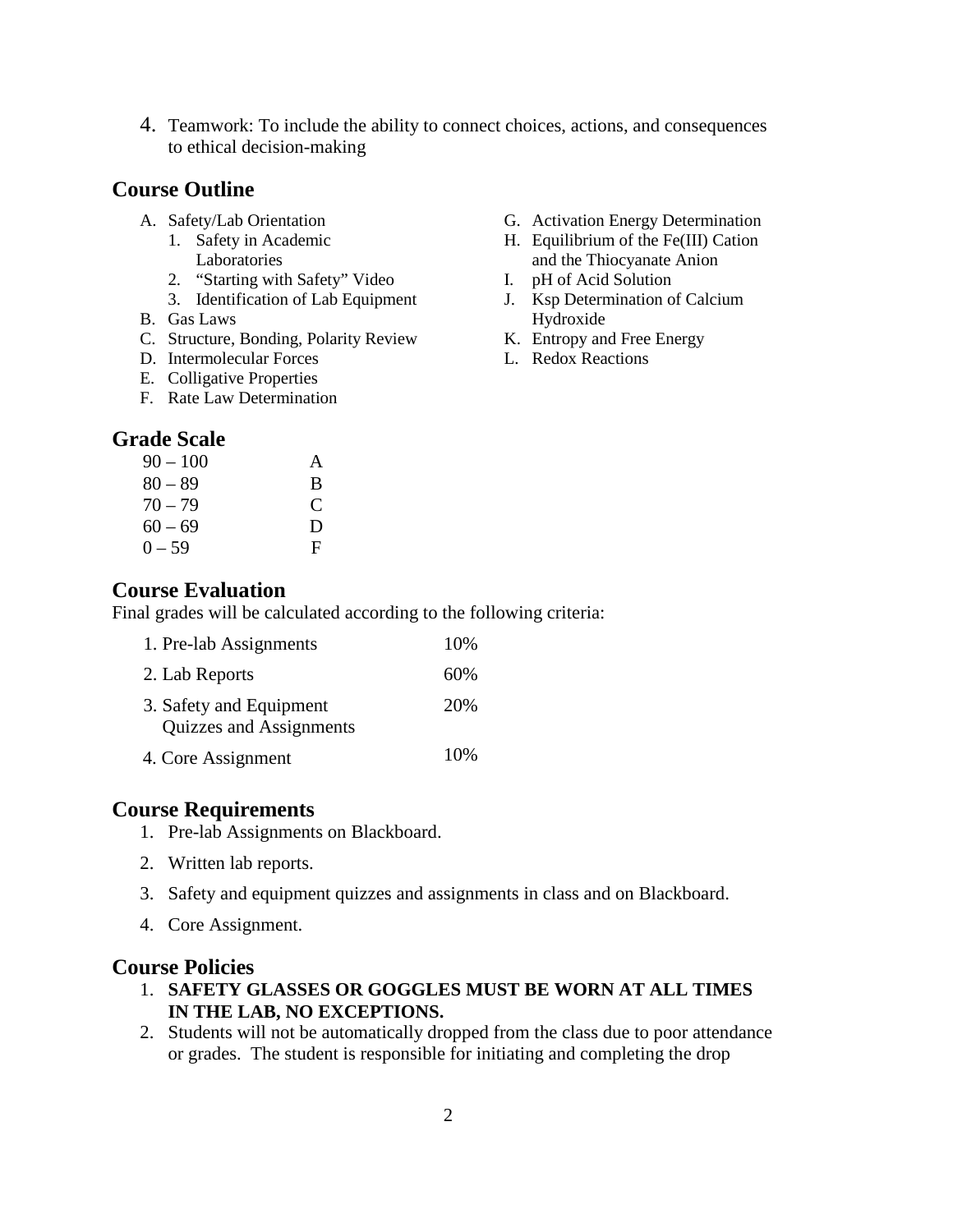process. Discontinuing class attendance without properly submitting a drop request will result in a failing grade (F).

- 3. Students are expected to stay for the full duration of the lab period or until all data is taken, calculations are performed and the lab assignment is turned in. Reports are to be neat and complete. DO NOT USE RED INK. Corrections should be made by a single line through the incorrect data and the correction entered next to the old data. Calculations may be done in pencil, but data should be recorded in ink.
- 4. Safety rules must be abided by at all times. Any student who continually breaks the safety rules will be removed from the class to insure the safety of the other students in the class.
- 5. Clean up the work station and the glassware used during the experiment. Points will be deducted for poor laboratory habits and leaving dirty glassware and dirty work station behind.
- 6. No food, drinks, or use of tobacco products in lab.
- 7. During class time, **all electronic devices need to be turned to silent or off,** unless prior approval has been given by instructor to have them set to vibrate. (Permission will only be given in emergency situations.)

**It shall be considered a breach of academic integrity (cheating) to use or possess on your body any of the following devices during any examination unless it is required for that examination and approved by the instructor:** 

- **Cell phone**
- **smart watch/watch phone**
- **laptop**
- **tablet**
- **electronic communication devices (including optical)**
- **earphones connected to or used as electronic communication devices.**
- **1st Offense: The exam will be taken from the student and the student will receive a grade of ZERO (0) for the exam which will be averaged into the student's class average and there will be NO MAKEUP of the test.**
- **2nd Offense: The student will be removed from the class and will receive a grade of FAILING (F) for the entire lecture and lab grade.**

**Students with special needs and/or medical emergencies or situations should communicate with their instructor regarding individual** 

#### **exceptions/provisions. It is the student's responsibility to communicate such needs to the instructor.**

- 8. Children are not allowed in the laboratory at any time.
- 9. Attendance in lab is mandatory. One absence is allowed. If a student is tardy to class or departs early three (3) times, it will be equal to one (1) absence. Missed labs may be made up within one week without penalty at the instructor's discretion. Labs not made up within two weeks will result in a grade of zero (0). A lab that is one day to one week late will incur a 20 point penalty. A lab that is more than one week, but less than two weeks late will incur a 50 point penalty. At the end of the semester, three missed labs (grades of 0) will result in an automatic failing grade (F) for the course.